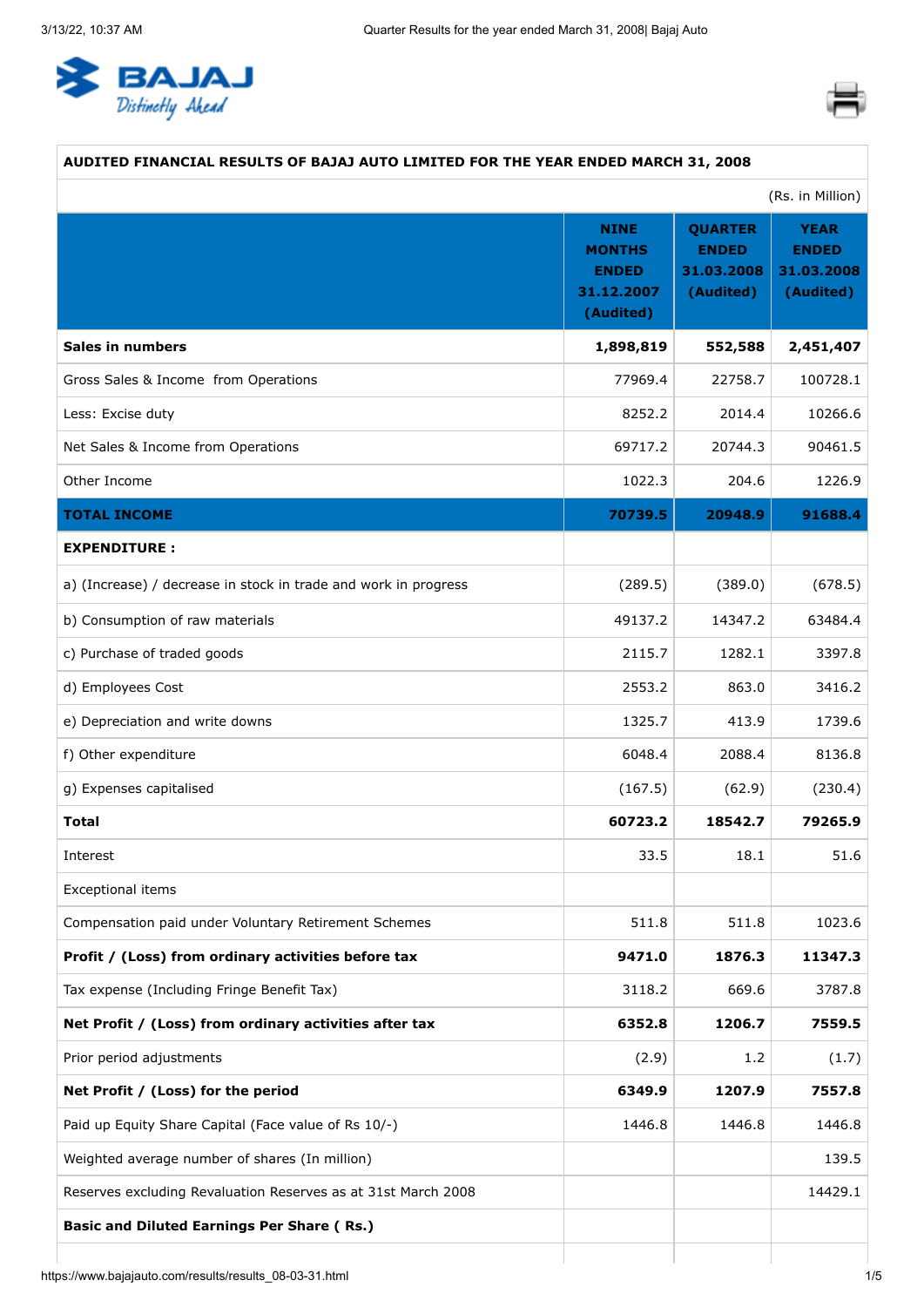| a) before extraordinary items           | 54.2       |
|-----------------------------------------|------------|
| b) after extraordinary items            | 54.2       |
| Public shareholding                     |            |
| No. of shares (See Note 5)              | 70,130,634 |
| Percentage of Shareholding (See Note 5) | 48.47%     |

CONSOLIDATED FINANCIAL AND SEGMENT-WISE RESULTS OF BAJAJ AUTO LIMITED AND ITS SUBSIDIARIES, JOINT VENTURES AND ASSOCIATES

# **AUDITED CONSOLIDATED FINANCIAL RESULTS FOR THE YEAR ENDED MARCH 31, 2008**

|                                                                                                                      |                                                                         |                                                    | (Rs. in Million)                                       |
|----------------------------------------------------------------------------------------------------------------------|-------------------------------------------------------------------------|----------------------------------------------------|--------------------------------------------------------|
|                                                                                                                      | <b>NINE</b><br><b>MONTHS</b><br><b>ENDED</b><br>31.12.2007<br>(Audited) | Quarter<br><b>ENDED</b><br>31.03.2008<br>(Audited) | <b>YEAR</b><br><b>ENDED</b><br>31.03.2008<br>(Audited) |
| <b>Net Sales &amp; Income from operations</b>                                                                        | 70829.3                                                                 | 20810.7                                            | 91640.0                                                |
|                                                                                                                      |                                                                         |                                                    |                                                        |
| <b>EXPENDITURE:</b>                                                                                                  |                                                                         |                                                    |                                                        |
| a) (Increase) / decrease in stock-in-trade and work in progress                                                      | (289.5)                                                                 | (389.0)                                            | (678.5)                                                |
| b) Consumption of raw materials                                                                                      | 49257.9                                                                 | 14215.7                                            | 63473.6                                                |
| c) Purchase of traded goods                                                                                          | 2115.7                                                                  | 1282.1                                             | 3397.8                                                 |
| d) Employees Cost                                                                                                    | 2591.1                                                                  | 876.2                                              | 3467.3                                                 |
| e) Depreciation                                                                                                      | 1329.4                                                                  | 416.7                                              | 1746.1                                                 |
| f) Other expenditure                                                                                                 | 6293.1                                                                  | 2152.0                                             | 8445.1                                                 |
| g) Expenses capitalised                                                                                              | (167.5)                                                                 | (62.9)                                             | (230.4)                                                |
| <b>Total</b>                                                                                                         | 61130.2                                                                 | 18490.8                                            | 79621.0                                                |
|                                                                                                                      |                                                                         |                                                    |                                                        |
| Interest                                                                                                             | 33.5                                                                    | 18.1                                               | 51.6                                                   |
|                                                                                                                      |                                                                         |                                                    |                                                        |
| Exceptional items                                                                                                    |                                                                         |                                                    |                                                        |
| Compensation paid under Voluntary Retirement Schemes                                                                 | 511.8                                                                   | 511.8                                              | 1023.6                                                 |
|                                                                                                                      |                                                                         |                                                    |                                                        |
| Profit / (Loss) from ordinary activities before tax and share of<br>profit on Investments in Associate of subsidiary | 9153.8                                                                  | 1790.0                                             | 10943.8                                                |
|                                                                                                                      |                                                                         |                                                    |                                                        |
| Add: Share of Profit after tax on Investments in associate of subsidiary                                             |                                                                         | 231.2                                              | 231.2                                                  |
|                                                                                                                      |                                                                         |                                                    |                                                        |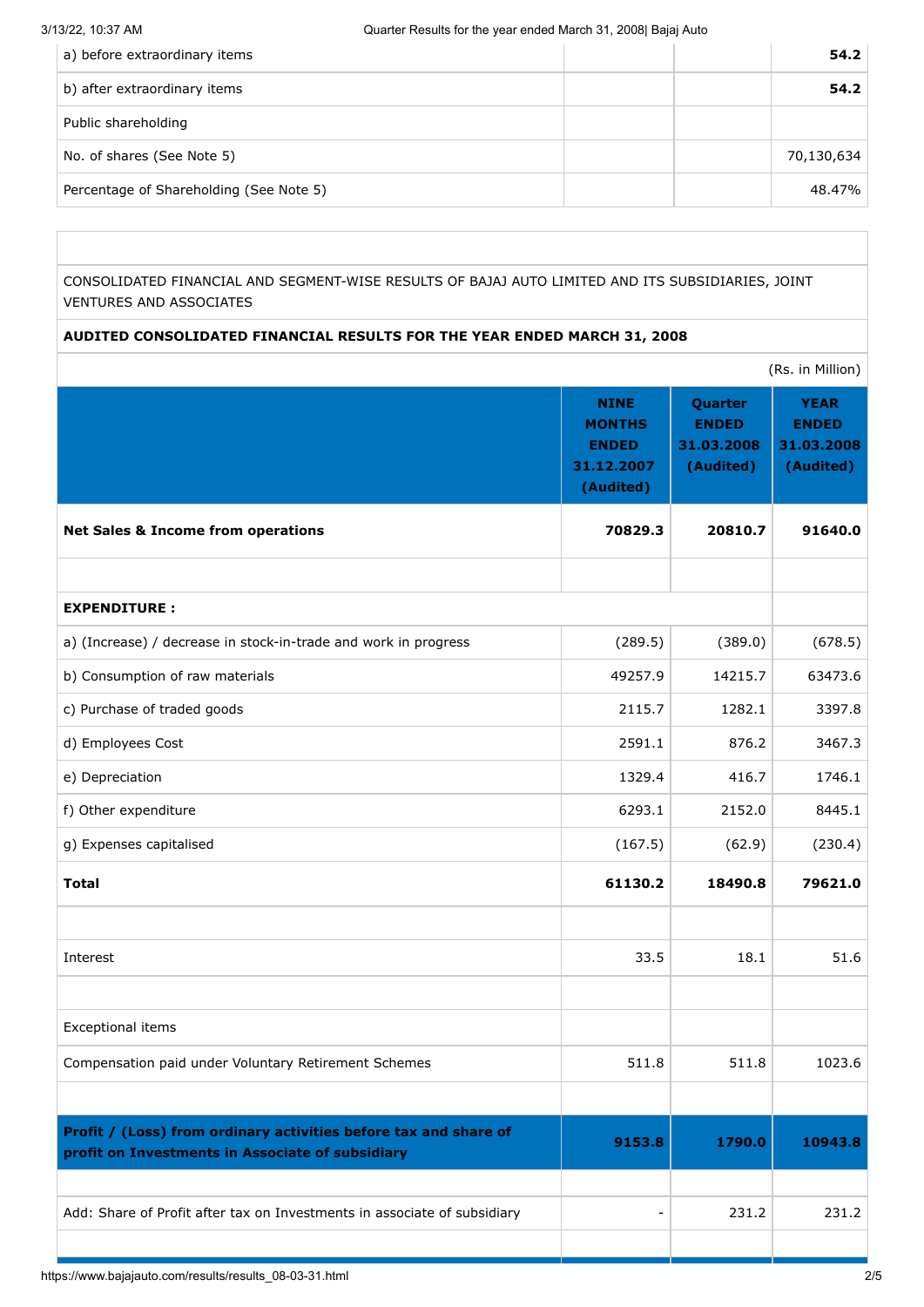3/13/22, 10:37 AM Quarter Results for the year ended March 31, 2008| Bajaj Auto

| Profit / (Loss) from ordinary activities before tax           | 9153.8 | 2021.2 | 11175.0 |
|---------------------------------------------------------------|--------|--------|---------|
|                                                               |        |        |         |
| Tax expense (Including Fringe Benefit Tax)                    | 3037.6 | 646.6  | 3684.2  |
|                                                               |        |        |         |
| Profit / (Loss) from ordinary activities after tax            | 6116.2 | 1374.6 | 7490.8  |
|                                                               |        |        |         |
| Prior period adjustments (net)                                | (2.9)  | 1.2    | (1.7)   |
|                                                               |        |        |         |
|                                                               | 6113.3 | 1375.8 | 7489.1  |
|                                                               |        |        |         |
| Less: Minority Interest in Net Income of subsidiaries         | (5.2)  | (1.3)  | (6.5)   |
|                                                               |        |        |         |
| Net Profit / (Loss) for the period                            | 6118.5 | 1377.1 | 7495.6  |
|                                                               |        |        |         |
| Paid up Equity Share Capital (Face value of Rs 10/-)          | 1446.8 | 1446.8 | 1446.8  |
| Weighted average number of shares (In million)                |        |        | 139.5   |
| Reserves excluding Revaluation Reserves as at 31st March 2008 |        |        | 14788.9 |
|                                                               |        |        |         |
| Basic and Diluted Earnings Per Share (Rs.)                    |        |        |         |
| a) before extraordinary items                                 |        |        | 53.7    |
| b) after extraordinary items                                  |        |        | 53.7    |

#### **SEGMENT-WISE REVENUE, RESULTS AND CAPITAL EMPLOYED**

(Rs. in Million)

|                                               | <b>NINE</b><br><b>MONTHS</b><br><b>ENDED</b><br>31.12.2007<br>(Audited) | <b>QUARTER</b><br><b>ENDED</b><br>31.03.2008<br>(Audited) | <b>YEAR</b><br><b>ENDED</b><br>31.03.2008<br>(Audited) |
|-----------------------------------------------|-------------------------------------------------------------------------|-----------------------------------------------------------|--------------------------------------------------------|
| <b>Segment Revenue</b>                        |                                                                         |                                                           |                                                        |
| Automotive                                    | 69807.0                                                                 | 20606.1                                                   | 90413.1                                                |
| Investments                                   | 1022.3                                                                  | 204.6                                                     | 1226.9                                                 |
| <b>Total</b>                                  | 70829.3                                                                 | 20810.7                                                   | 91640.0                                                |
|                                               |                                                                         |                                                           |                                                        |
| Segment Profit/(Loss) before Tax and Interest |                                                                         |                                                           |                                                        |
| Automotive                                    | 8165.0                                                                  | 1834.7                                                    | 9999.7                                                 |
| Investments                                   | 1022.3                                                                  | 204.6                                                     | 1226.9                                                 |
| <b>Total</b>                                  | 9187.3                                                                  | 2039.3                                                    | 11226.6                                                |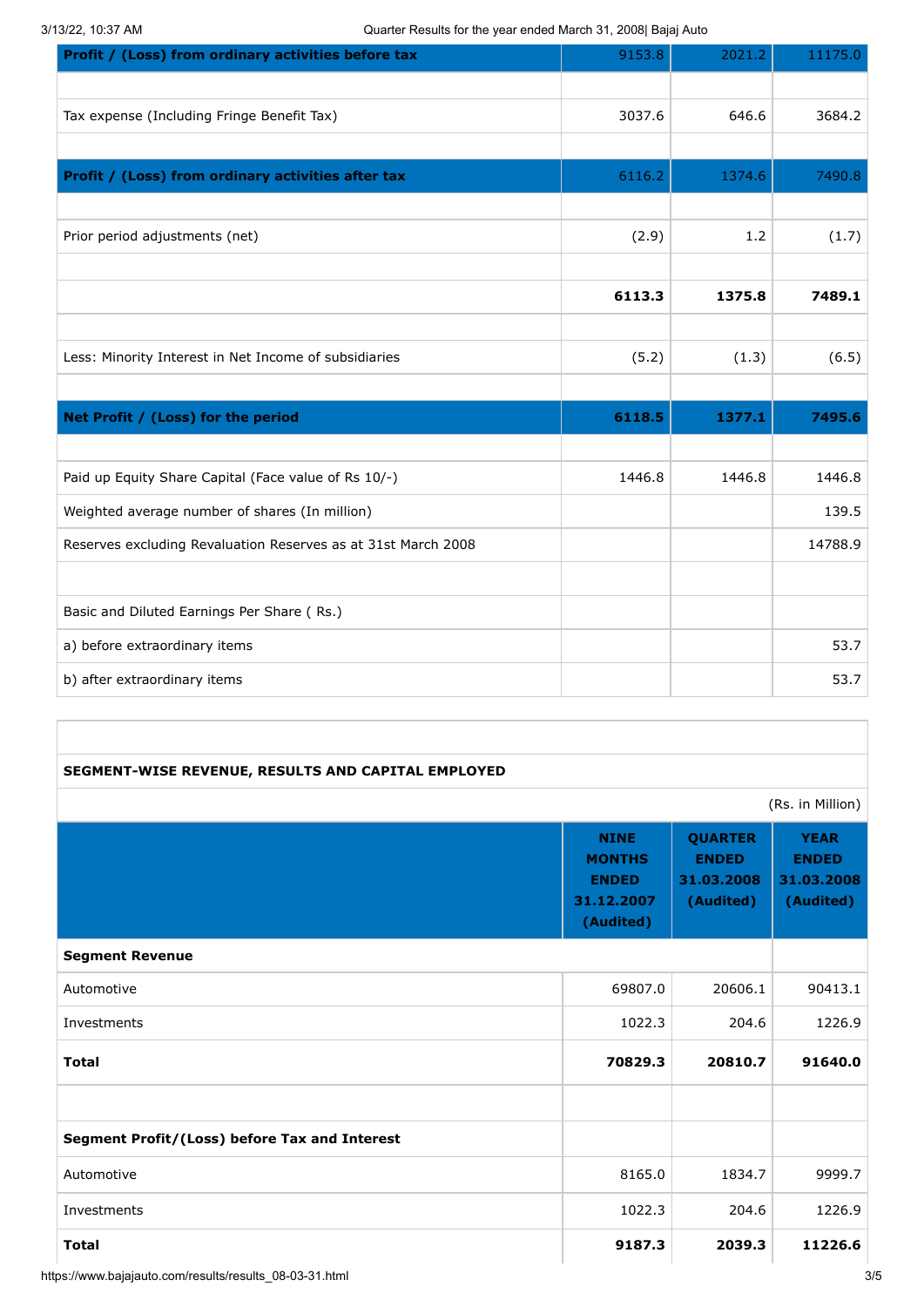| Less: Interest                 | 33.5    | 18.1     | 51.6     |
|--------------------------------|---------|----------|----------|
| <b>Total Profit Before Tax</b> | 9153.8  | 2021.2   | 11175.0  |
|                                |         |          |          |
| <b>Capital Employed</b>        |         |          |          |
| Automotive                     | 13645.0 | 20528.2  | 20528.2  |
| Investments                    | 17472.7 | 12504.0  | 12504.0  |
| Unallocable                    | 65.0    | (3359.6) | (3359.6) |
| <b>Total</b>                   | 31182.7 | 29672.6  | 29672.6  |

### **NOTE :**

The consolidated financial results include results of the following companies:

| <b>Name Of The Company</b>              | % shareholding and<br>voting power of Bajaj<br><b>Auto Limited</b> | <b>Segment</b> | <b>Consolidated as</b> |
|-----------------------------------------|--------------------------------------------------------------------|----------------|------------------------|
| a) PT. Bajaj Auto Indonesia             | 97.5%                                                              | Automotive     | Subsidiary             |
| b) Bajaj Auto International Holdings BV | 100%                                                               | Automotive     | Subsidiary             |

#### **NOTES:**

1. Bajaj Holdings & Investment Limited [(BHIL) – erstwhile Bajaj Auto Limited (BAL)] was demerged under a Scheme of Arrangement sanctioned by the Hon'ble Bombay High Court under Sections 391 to 394 of the Companies Act 1956, whereby its manufacturing undertaking has been transferred to the new Bajaj Auto Limited (BAL) and its strategic business undertaking consisting of wind farm and financial services business has been vested with Bajaj Finserv Limited (BFS). All the businesses and all properties, assets, investments and liabilities of erstwhile BAL, other than the manufacturing undertaking, the strategic business undertaking and part of the investments transferred to BAL and BFS, remain vested with BHIL. The said scheme became effective with effect from 20 February 2008 (the effective date), but operative with retrospective effect from 1 April 2007 (the appointed date).

The results for the quarter and year ended 31st March 2008 are after giving effect to the assets, liabilities, incomes and expenses, as specified in the scheme.

- 2. During the year, Bajaj Auto Limited has acquired 24.45% equity in KTM Power Sports AG through its wholly owned subsidiary Bajaj Auto International Holdings BV.
- 3. Directors recommend a dividend of Rs. 20 per share (200%) subject to approval of shareholders.
- 4. The company is currently unlisted. There were no investor complaints received by the company during the year.
- 5. After allotment of shares pursuant to scheme of demerger on 3 April 2008, the public shareholding in the company went up to 70,130,634 shares (48.47% of the total capital) as on 3 April 2008.